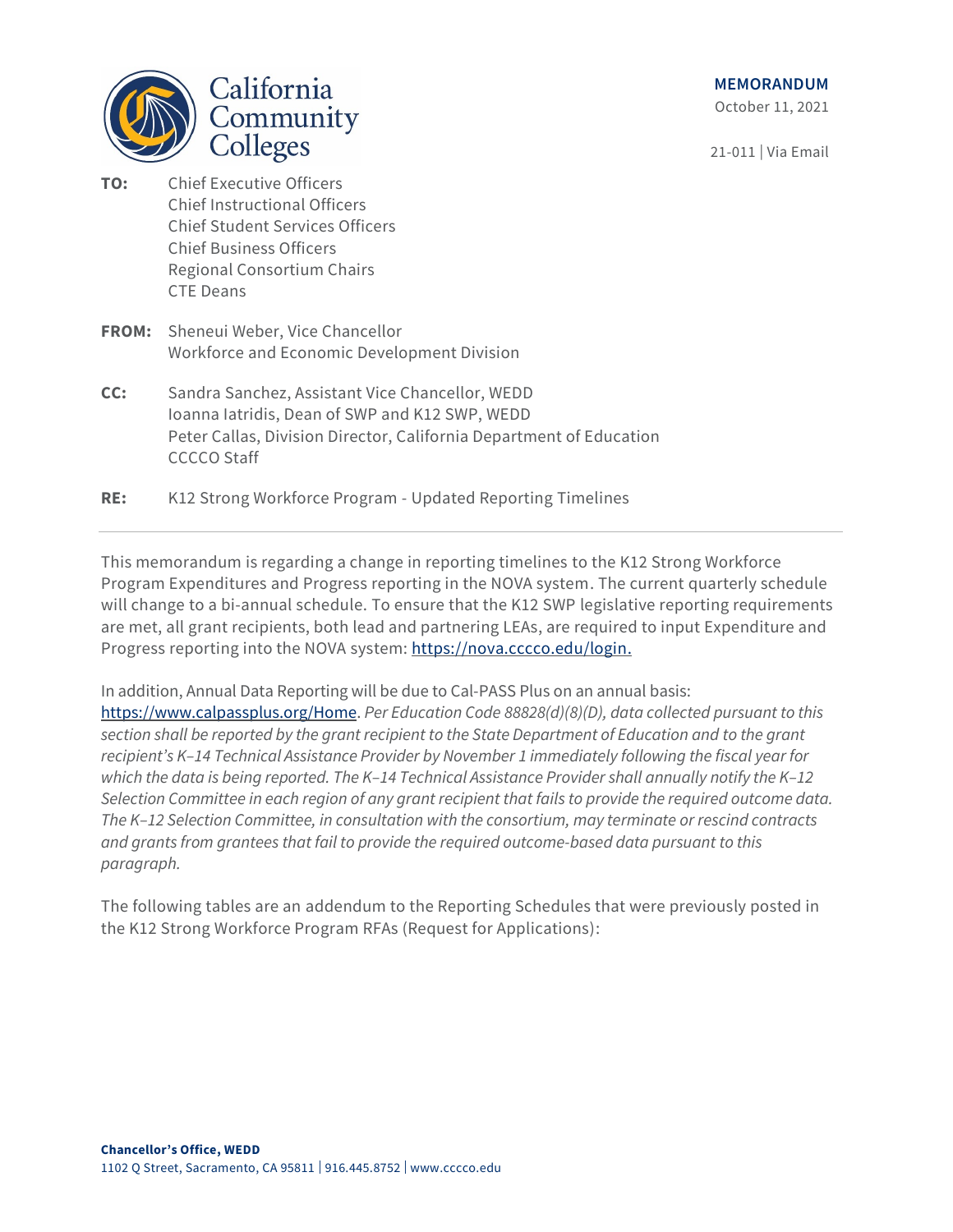**Round One (Performance Period July 2019 – December 2021)** – The complete reporting schedules for Round One (1) recipients are as follows:

| <b>EXPLIMING COMINITION</b> COORDING <b>IIII</b> NOTH |  |                                          |                 |
|-------------------------------------------------------|--|------------------------------------------|-----------------|
| <b>Fiscal Year</b>                                    |  | Quarter   Performance Period             | <b>Due Date</b> |
| 2021/2022                                             |  | $(07/01 - 09/30)$                        | 10/31/2021      |
| 2021/2022                                             |  | $(10/01-12/31)$                          | 01/31/2022      |
|                                                       |  | <b>Final Report Round 1   03/31/2022</b> |                 |

### **Expenditures and Progress Reports – in NOVA**

## **Annual Data Reports – in Cal-PASS Plus**

| <b>Fiscal Year</b> | Year | <b>Performance Period</b> | Due Date   |
|--------------------|------|---------------------------|------------|
| 2021/2022          |      | $(07/2020 - 06/2021)$     | 11/19/2021 |
| 2022/2023          |      | $(07/2021 - 12/2021)$     | 11/18/2022 |

**Round Two (Performance Period July 2020 – December 2022)** – The complete reporting schedules for Round Two (2) recipients are as follows:

| <b>Fiscal Year</b> | Quarter | <b>Performance Period</b> | <b>Due Date</b> |
|--------------------|---------|---------------------------|-----------------|
| 2021/2022          |         | $(07/01 - 12/31)$         | 01/31/2022      |
| 2021/2022          | 4       | $(01/01 - 06/30)$         | 07/30/2022      |
| 2022/2023          |         | $(07/01 - 12/31)$         | 01/31/2023      |
|                    |         | <b>Final Report Due</b>   | 03/31/2023      |

# **Expenditure and Progress Reports – in NOVA**

### **Annual Data Reports – in Cal-PASS Plus**

| <b>Fiscal Year</b> | Year | <b>Performance Period</b> | <b>Due Date</b> |
|--------------------|------|---------------------------|-----------------|
| 2021/2022          |      | $(07/2020 - 06/2021)$     | 11/19/2021      |
| 2022/2023          |      | $(07/2021 - 06/2022)$     | 11/18/2022      |
| 2023/2024          |      | $(07/2022 - 12/2022)$     | 11/24/2023      |

**Round Three (Performance Period January 2021 – June 2023)** – The complete reporting schedules for Round Three (3) recipients are as follows:

### **Expenditure and Progress Reports – in NOVA**

| <b>Fiscal Year</b> | Quarter | <b>Performance Period</b> | <b>Due Date</b> |
|--------------------|---------|---------------------------|-----------------|
| 2021/2022          |         | $(07/01 - 12/31)$         | 01/31/2022      |
| 2021/2022          | 4       | $(01/01 - 06/30)$         | 07/30/2022      |
| 2022/2023          |         | $(07/01 - 12/31)$         | 01/31/2023      |
| 2022/2023          | 4       | $(01/01 - 06/30)$         | 07/28/2023      |
|                    |         | <b>Final Report Due</b>   | 09/29/2023      |

### **Annual Data Reports – in Cal-PASS Plus**

| <b>Fiscal Year</b> | Year | <b>Performance Period</b> | <b>Due Date</b> |
|--------------------|------|---------------------------|-----------------|
| 2021/2022          |      | $(01/2021 - 06/2021)$     | 11/19/2021      |
| 2022/2023          |      | $(07/2021 - 06/2022)$     | 11/18/2022      |
| 2023/2024          |      | $(07/2022 - 06/2023)$     | 11/24/2023      |